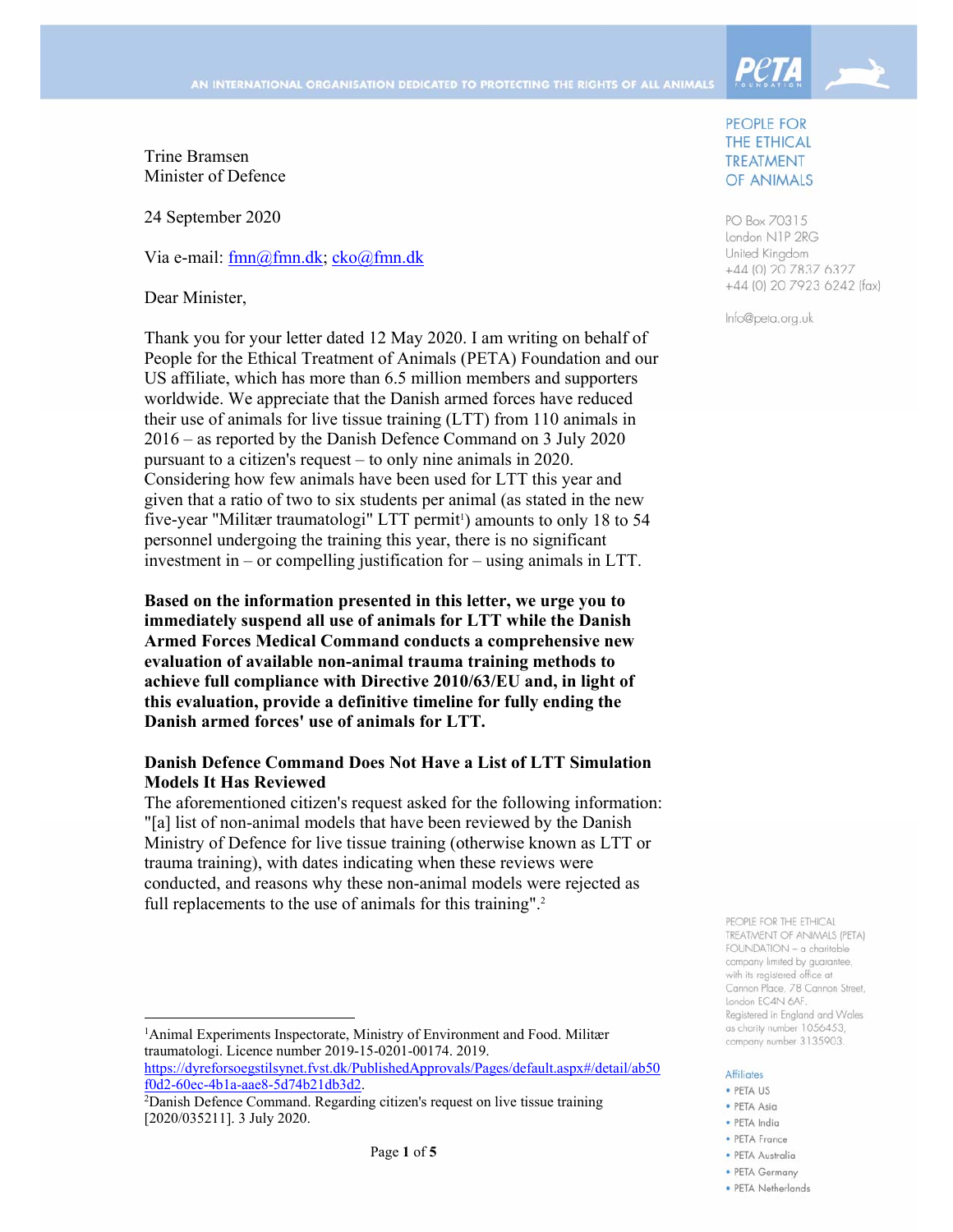The Danish Defence Command replied as follows:

Unfortunately a detailed list of equipment reviewed is not available.

However, in order to answer your question as thoroughly as possible we can inform you that over the past years the Danish Armed Forces Medical Command has changed procedures to meet our approach on replacement, reduction and refinement. As an example a wide range of modern simulation dolls utilised prior to Live Tissue Training have made reduction possible.

Training events are continuously evaluated in order to perform the Live Tissue Training in the best technical and ethical way, and hereby ensure the highest possible level of refinement.

The Danish Armed Forces Medical Command carefully monitor the latest international development within this specific field of simulation equipment, including the on-going research conducted under the auspices of NATO, in order to maintain an updated picture of the technological developments of this kind of simulation. Therefore the Danish Armed Forces Medical Command has participated in two events dealing with this kind of simulation within the last year:

- 1. NATO Simulation in Large Scale Exercises. October 28<sup>th</sup>-30<sup>th</sup> 2019, Bundeswehr Medical Academy, Munich, Germany
- 2. Medical Case Manager in Large Scale Exercise Course. February 24<sup>th</sup>-28th 2020, Munich, Germany<sup>3</sup>

## **Apparent Failure to Comply With Directive 2010/63/EU**

It is highly problematic that the Danish Defence Command cannot identify which specific nonanimal simulation models have been evaluated by the Danish Armed Forces Medical Command as a potential replacement for LTT and during what time frame. Without knowing which models have been methodically evaluated, when the evaluation took place, and what the final report determined regarding their efficacy, it is not possible to know whether non-animal training methods have been adequately assessed by the Danish Armed Forces Medical Command for replacing the use of animals in LTT.

Article 4(1) of Directive 2010/63/EU on the protection of animals used for scientific purposes requires, "Member States shall ensure that, wherever possible, a scientifically satisfactory method or testing strategy, not entailing the use of live animals, shall be used instead of a procedure [involving animals]." 4 This calls for a scientific judgement on whether a given non-animal method or testing strategy will achieve results in a satisfactory manner. The lack of substantive and verifiable evidence that all of the available non-animal methods have been adequately assessed means that it is not possible to verify whether Denmark has ensured that, wherever possible, a scientifically satisfactory method or testing strategy not entailing the use of live animals has been used instead of an animal procedure. Importantly, ignorance of a scientifically satisfactory method or testing strategy not entailing the use of live animals is also not an excuse permitted by Directive 2010/63/EU for continuing to use animals in LTT.

 <sup>3</sup>*Ibid*.<br><sup>4</sup>Direc

<sup>&</sup>lt;sup>4</sup>Directive 2010/63/EU of the European Parliament and of the Council of 22 September 2010 on the protection of animals used for scientific purposes. *Official Journal of the European Union*. L 276/33-79. http://eurlex.europa.eu/LexUriServ/LexUriServ.do?uri=OJ:L:2010:276:0033:0079:EN:PDF.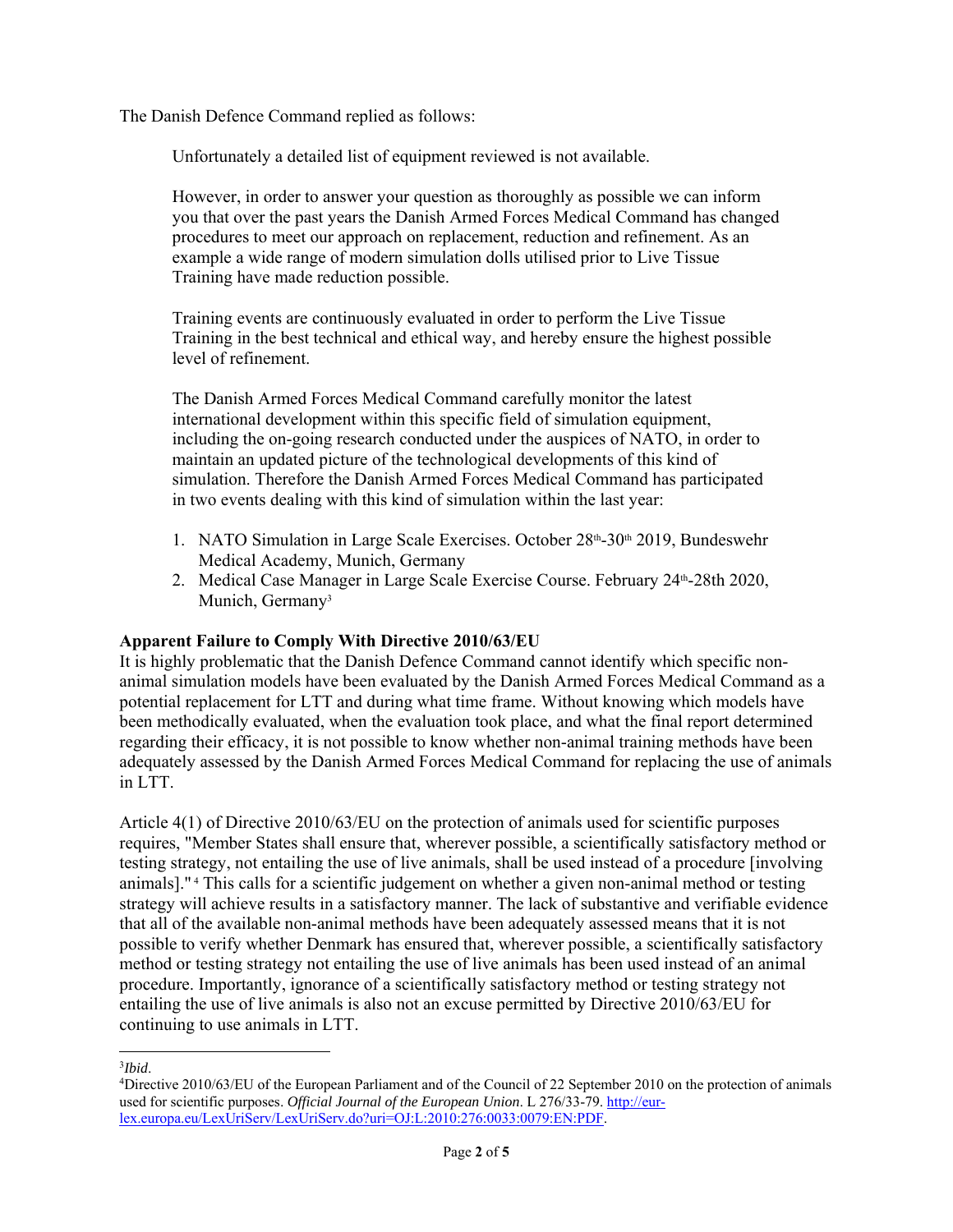Additionally, the Danish Defence Command cited adherence to the 3Rs concept of replacement, reduction, and refinement of animal use with respect to LTT, but the examples cited pertained only to reduction and refinement. Replacement – which is a mandated target under Directive 2010/63/EU – was not specifically addressed. Also, it is insufficient for the Danish Defence Command to cite two meetings attended by the Danish Armed Forces Medical Command "to maintain an updated picture of the technological developments of this kind of simulation" without giving any information on specifically which "technological developments" were evaluated.

**Therefore, we ask that you please confirm whether** *each* **of the non-animal models we described in Appendix A of our 20 April 2020 letter (attached again for your reference), as well as the non-animal methods described below, have been individually evaluated for the purposes of processing this new "Militær traumatologi" LTT permit, when these evaluations were conducted and by whom, what the result of each one was, and, if models have not been evaluated, why this was not considered necessary.** 

**LTT Is Not Accurate and Has Not Been Proved to Improve Patient Outcomes or Provide Skills**  As stated in our 20 April letter, LTT is not realistic or relevant to the human condition. In addition to the evidence we have already shared, we urge you to consider the following pertinent information.

 A 2016 study in the *Journal of the Royal Army Medical Corps* states that the Danish LTT course uses pigs, whose anatomy is drastically different from that of humans:

> Training courses based on animal models (Exercise Surgical Training Denmark) and cadavers (the Military Operational Surgical Training course) have been used extensively to prepare surgeons for deployment in recent conflicts. However, they are expensive and provide a one-off opportunity to practice advanced techniques in models that are either anatomically incorrect (pigs) or have altered tissue characteristics with no vascular perfusion (cadavers). [Instead] [a]bdominal multivisceral organ retrieval [in clinical settings] is the ultimate laparotomy and takes the surgeon to parts of the retroperitoneum and thorax otherwise not seen during standard surgical training. … From April 2012 to April 2013, there were 2748 retrievals carried out by the 8 UK abdominal retrieval teams. The number of retrievals has increased by 50% between 2010 and 2014, and it is predicted to increase by a further 50% by 2020.<sup>5</sup>

Abdominal multivisceral organ retrieval is certainly feasible as a replacement for using animals in LTT in Denmark for military surgical skill maintenance training.

 A 2019 study in the *Journal of Surgical Education* states that the purported benefits of LTT in improving patient outcomes are unsubstantiated:

> [N]o published evidence from prospective controlled trials exists suggesting that surgical skills training courses change trauma patient outcome, or improve performance of the skills taught, when performed in the real-world operating room. … Published evidence of course training benefit was not identified for many established courses including: Definitive Surgical Trauma Skills,

<sup>5</sup> O'Reilly D, Lordan J, Streets C, Midwinter M, Mirza D. Maintaining surgical skills for military general surgery: the potential role for multivisceral organ retrieval in military general surgery training and practice. *J R Army Med Corps*. 2016; *162*(4):236-238. doi:10.1136/jramc-2015-000444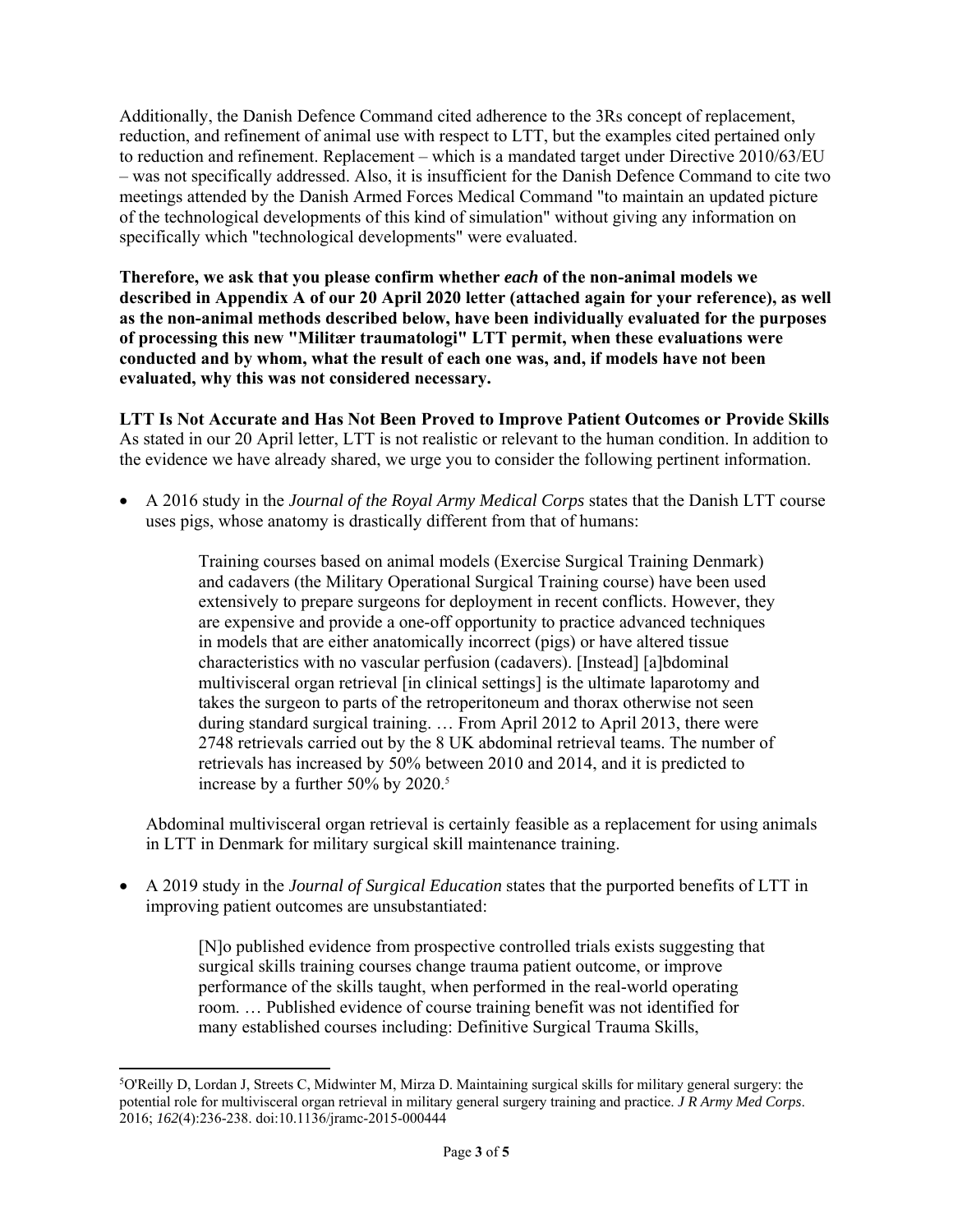Emergency Management of Battlefield Injuries, Endovascular Skills for Trauma and Resuscitative Surgery, Emergency War Surgery Course (EWSC), Military Operational Surgical Training, Specialty Skills in Emergency Surgery and Trauma, Surgical Training for Austere Environments, or Surgical Trauma Response Techniques.6

According to the study, all these courses "used live tissue (usually porcine)".7 In light of the lack of clinical applicability to human trauma patients, there is no scientific justification for subjecting pigs in Denmark to "war- and terror-related injuries", including gunshot wounds, blast wounds, amputation, punctured lungs, airway damage, and eye damage, during LTT, purportedly to train military medical personnel in human surgery techniques.<sup>8</sup>

Article 38(2)(d) of Directive 2010/63/EU mandates the use of a "harm-benefit analysis" for animal experiments, including LTT. There is no direct evidence that LTT is responsible for improved clinical outcomes for patients who have sustained traumatic battlefield injuries. Therefore, inflicting suffering, pain, and/or distress on animals who are mutilated and killed during LTT – regardless of any use of anaesthetics or analgesia – is not justified in such an analysis.9

 The event titled "NATO Simulation in Large Scale Exercises", which the Danish Armed Forces Medical Command participated in at the Bundeswehr Medical Academy in Munich from 28 to 30 October 2019, was organised in cooperation with the NATO Centre of Excellence for Military Medicine (MILMED COE).

You'll be interested to know that MILMED COE confirmed to PETA US in 2011 that it "does not use animals, alive or dead, or animal models for any training or course" and that "[w]here needed for specific training ([Emergency Management of Battlefield Injuries course]; [Major Incident Medical Management and Support course]) appropriate human patient simulators are used".10 MILMED COE's exclusive use of non-animal trauma training methods confirms that it is indeed feasible for Denmark to end LTT.

## **Full Replacements for Using Animals in LTT Are Available**

Live tissue training has been criticized by experts as "abhorrent",<sup>11</sup> "outdated and cost-prohibitive",<sup>12</sup> and "not anatomically accurate"13 and for failing to "change trauma patient outcome, or improve performance of the skills taught, when performed in the real-world operating room".14 Nearly three-

https://www.military.com/daily-news/2018/03/20/coast-guard-puts-permanent-end-wounding-animals-training.html.<br><sup>12</sup>US Defense Health Agency. 2016 stakeholder report. https://health.mil/Reference-Center/Reports/2017/06/08/De

<sup>6</sup> Mackenzie CF, Tisherman SA, Shackelford S, Sevdalis N, Elster E, Bowyer MW. Efficacy of trauma surgery technical skills training courses. *J Surg Educ*. 2019; *76*(3):832-843. doi:10.1016/j.jsurg.2018.10.004 7 *Ibid*. 8

Animal Experiments Inspectorate, Ministry of Environment and Food. Militær traumatologi. Licence number 2019-15- 0201-00174. 2019.

<sup>&</sup>lt;sup>9</sup>Ibid.

<sup>&</sup>lt;sup>10</sup>MILMED COE. E-mail to PETA US. 28 October 2011.

<sup>&</sup>lt;sup>11</sup>Seck HH. Coast Guard puts permanent end to wounding animals for training. Military.com. 20 March 2018.

Health-Agency-2016-State holders-Report. 13US National Institutes of Health. Seed funding health technologies.. 16 May 2017.<br>https://www.sbir.gov/sites/default/files/Master%20Health%20Technologies.National%20SBIR.pptx.

<sup>&</sup>lt;sup>14</sup>Mackenzie CF, Tisherman SA, Shackelford S, Sevdalis N, Elster E, Bowyer MW. Efficacy of trauma surgery technical skills training courses. *J Surg Educ*. 2019; *76*(3):832-843. doi:10.1016/j.jsurg.2018.10.004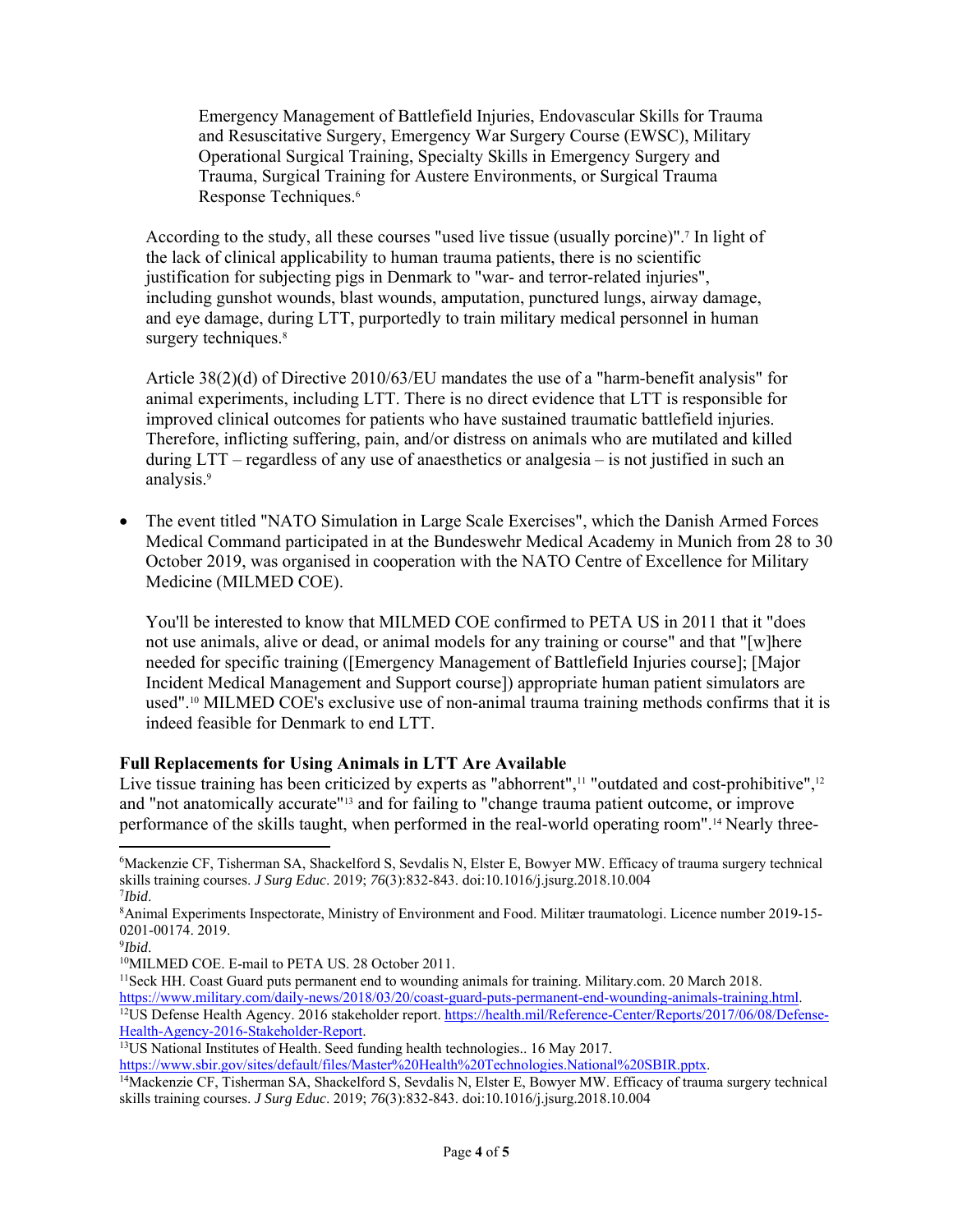quarters of NATO allies do not use animals for military medical training<sup>15</sup> and instead use superior non-animal trauma training methods, such as the human-worn partial-task surgical simulator "Cut Suit",<sup>16</sup> high-fidelity human patient simulators,<sup>17</sup> perfused human cadavers,<sup>18</sup> surgical anatomical models,<sup>19</sup> or abdominal multivisceral organ retrieval in clinical settings.<sup>20</sup>

Based on the principle of the 3Rs, the availability of non-animal training methods, and the lack of evidence that LTT improves patient outcomes, the Danish armed forces have an ethical, scientific, and legal responsibility to suspend the practice while conducting a comprehensive new review of all existing non-animal training methods and fully replace LTT as your peers have done. Continuing to use animals when non-animal methods are available is a breach of Directive 2010/63/EU.

You can contact me at  $\frac{\text{MimiB}(@peta.org.uk. }$  Thank you for your consideration of our request. We look forward to your response.

Yours sincerely,

Minibeleren

Mimi Bekhechi Shalin G. Gala PETA Foundation Laboratory Investigations Department

Attachment: 20 April 2020 letter

(halin & Flala

Vice President, International Programmes Vice President, International Laboratory Methods PETA (US)

 <sup>15</sup>Gala SG, Goodman JR, Murphy MP, Balsam MJ. Use of animals by NATO countries in military medical training

exercises: an international survey. Mil Med. 2012; 177(8):907-910. doi: 10.7205/milmed-d-12-00056<br><sup>16</sup>Kirkpatrick AW, LaPorta A, Brien S, et al. Technical innovations that may facilitate real-time telementoring of damage control surgery in austere environments: a proof of concept comparative evaluation of the importance of surgical experience, telepresence, gravity and mentoring in the conduct of damage control laparotomies. *Can J Surg*. 2015; *58*(3

Suppl 3):S88–S90. doi: 10.1503/cjs.014214<br><sup>17</sup>Reihsen T, Speich J, Ballas C, Hart D, Sweet R. Creation of a multi-trauma patient using current technology based simulators. *Acad Emerg Med*. 2015; *22*(S1):S442-443.

http://www.onlinelibrary.wiley.com/doi/10.1111/acem.12645/pdf.<br><sup>18</sup>Polk TM, Grabo DJ, Minneti M, Kearns MJ, Inaba K, Benjamin ER, Demetriades D. Initial report on a damage control surgery course for military forward surgical teams utilizing a novel perfused cadaver model for training and evaluation. *J Am Coll Surg*. 2018; *227*(4):e40. https://www.journalacs.org/article/S1072-7515(18)31238-9/fulltext. <sup>19</sup>Naumann DN, Bowley DM, Midwinter MJ, Walker A, Pallister I. High-fidelity simulation model of pelvic

hemorrhagic trauma: the future for military surgical skills training? *Mil Med*. 2016; *181*(11):1407-1409. https://www.ncbi.nlm.nih.gov/pubmed/27849473.<br><sup>20</sup>O'Reilly D, Lordan J, Streets C, Midwinter M, Mirza D. Maintaining surgical skills for military general surgery: the

potential role for multivisceral organ retrieval in military general surgery training and practice. *J R Army Med Corps*. 2016; *162*(4):236-238. doi:10.1136/jramc-2015-000444.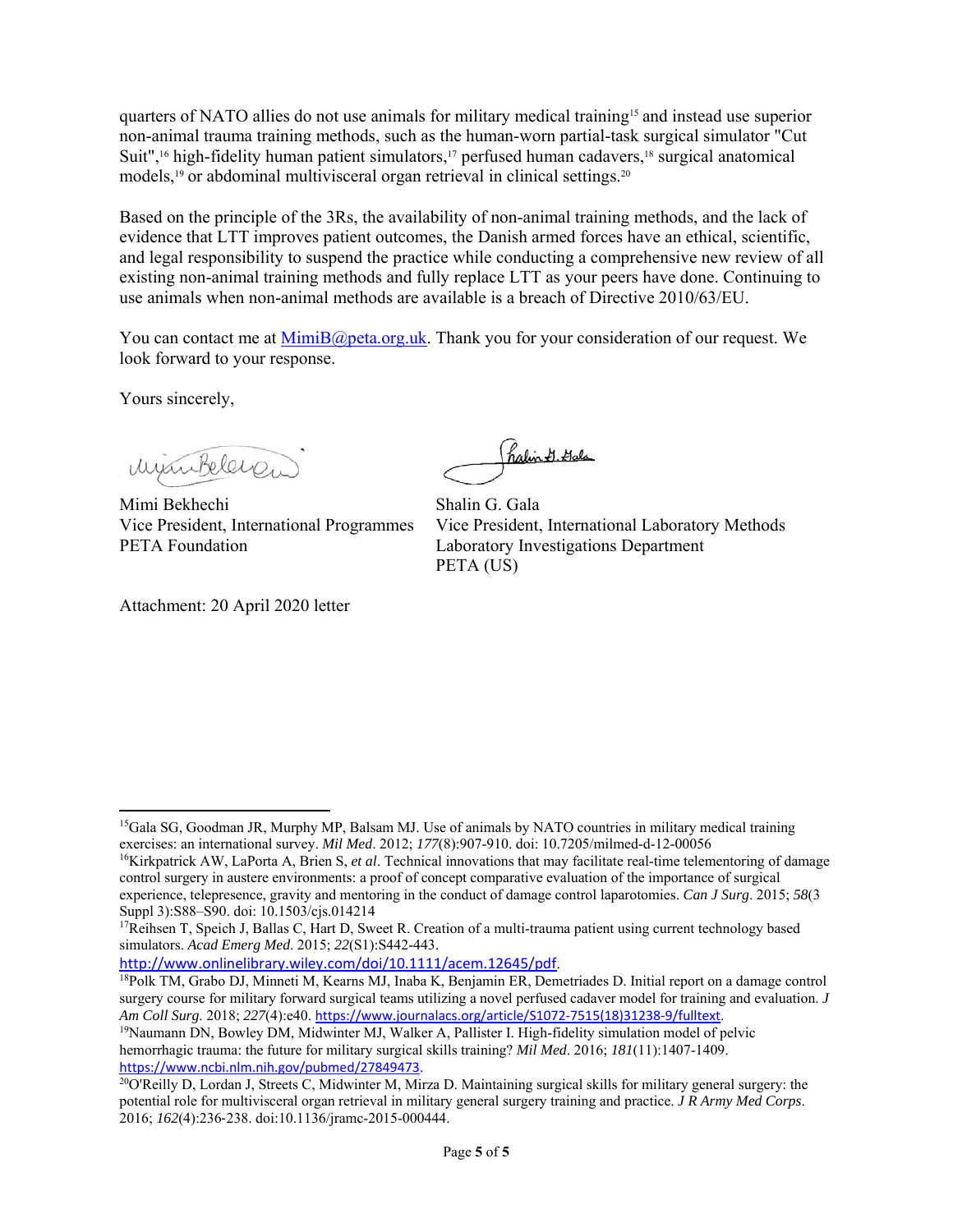

Trine Bramsen Minister of Defence Holmens Kanal 42 1060 Copenhagen K Denmark

20 April 2020

Via e-mail: [fmn@fmn.dk](mailto:fmn@fmn.dk)

Dear Ms Bramsen,

Thank you in advance for your time, and congratulations on your recent appointment as minister of defence. I am writing on behalf of People for the Ethical Treatment of Animals (PETA) Foundation and our international affiliates. We are deeply concerned about the licence titled "Militær traumatologi" (number 2019-15-0201-00174), 1 issued by the Animal Experiments Inspectorate on 19 September 2019, which reauthorises the Danish military's cruel and archaic use of live animals in trauma training exercises, otherwise known as "live tissue training" (LTT). **For the scientific, ethical, and legal reasons given below, we urge you to rescind this licence and instead require the use of exclusively non-animal trauma training methods.**

#### **LTT Is Unethical**

In its licence application, the Danish military asserts, "Each test animal is inflicted with as many relevant types of damage as possible from simulated war- and terror-related injuries," including "gunshot wounds", "blast wounds", "amputation", "punctured lung", "airway injury", "eye damage", and much more.<sup>2</sup> Disturbing photos released by PETA US reveal that as part of this training, live pigs are also strung up by their hind limbs and shot with  $AK47s.<sup>3</sup>$ 

A 2018 study published by Ulm University researchers compared LTT to non-animal models:

> A close examination of the evidence base for the presumed advantages of LTT showed that it is not superior to simulation-based methods in terms of educational benefit. Since credible alternatives that do not cause harm to animals are available, we conclude that LTT on animal models is ethically unjustified.<sup>4</sup>

A 2016 study regarding the use of animals in military LTT found that "[t]here is a need to replace LTT with other educational methods such as simulation", <sup>5</sup> which the authors attribute to growing concern for animal welfare, the problems with expensive purpose-built laboratories, and the fact that militaries in many countries do not use animals for medical training.

Page **1** of **8**

## PEOPLE FOR **THE ETHICAL TREATMENT** OF ANIMALS

PO Box 70315 London N1P 2RG United Kingdom +44 (0) 20 7837 6327 +44 (0) 20 7923 6242 (fax)

Info@peta.org.uk

PEOPLE FOR THE FTHICAL TREATMENT OF ANIMALS (PETA) FOUNDATION - a charitable company limited by guarantee, with its reaistered office at Cannon Place, 78 Cannon Street, London EC4N 6AF. Registered in England and Wales as charity number 1056453, company number 3135903.

#### **Affiliates**

- · PETA US
- · PETA Asia
- · PETA India
- PETA France
- · PETA Australia
- PFTA Germany
- · PETA Netherlands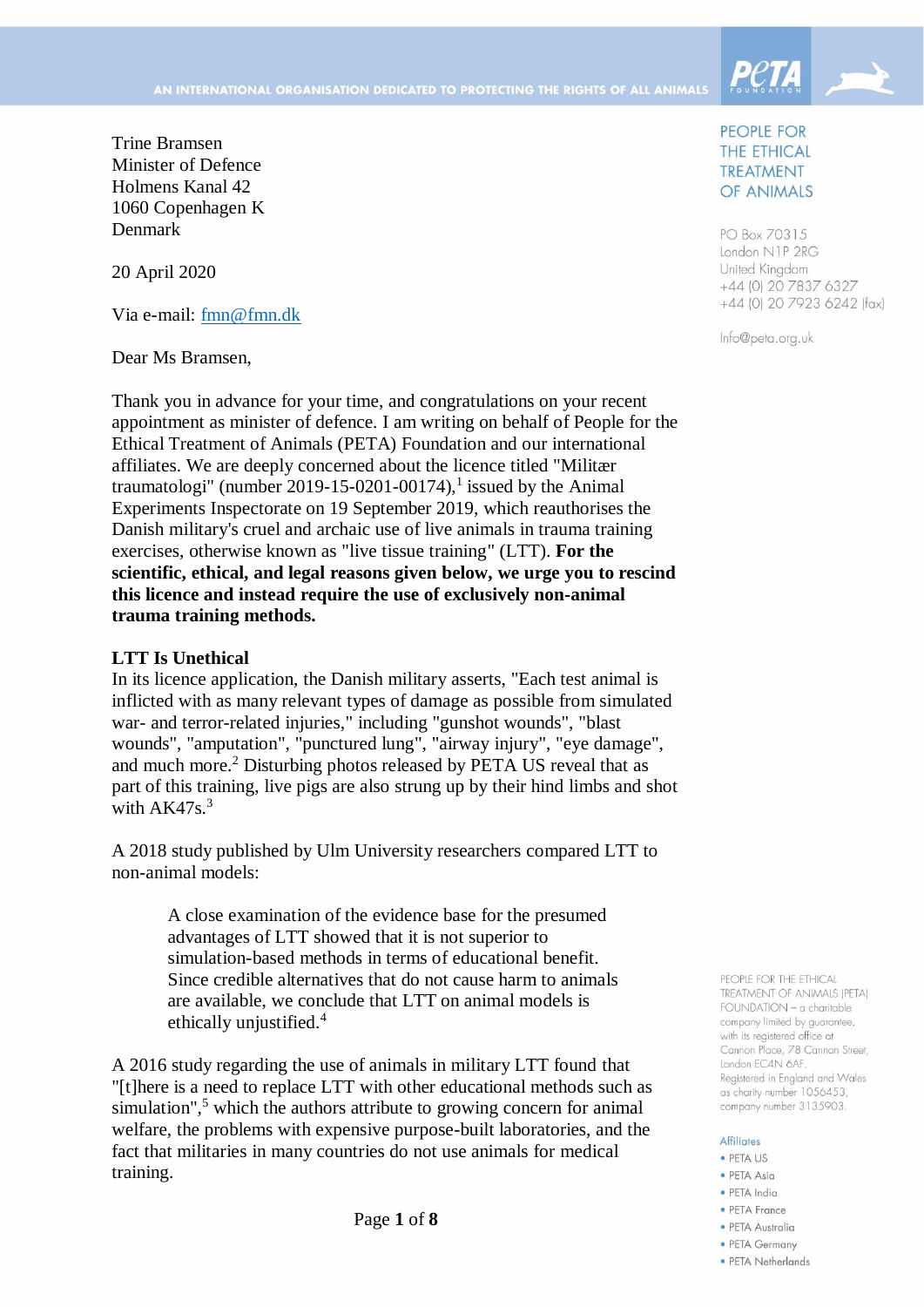Other studies have found that teaching emergency medical procedures using human simulators is as good as or better than teaching them using animal-based laboratories.<sup>6,7,8,9,10</sup>

*It is unethical to subject live animals to injuries in trauma training drills, especially when suitable non-animal training methods exist and are already used by other military medical programmes.* 

# **LTT Is Not Realistic**

In its licence application, the Danish military claims that using live pigs is the "optimal" method for illustrating the effects of trauma on living tissue and demonstrating the treatment of injuries. It states that the animals are kept "deeply anesthetised" such that "even [their] reflexes and ability to breathe are suppressed" and that they are "intubated" and "connected to a regular respirator … [that has] a fixed breathing rhythm … by means of pressure ventilation". 11

The use of anaesthesia means that live animals are not realistic "models" for battlefield medical training. Animals under deep anaesthesia do not experience stress or present signs of stress, such as hyperventilation and elevated heart rate and blood pressure. These are important medical factors that could determine the course of action for managing trauma, including by affecting the speed of blood loss, the medications required, and other countermeasures that trainees need to learn. Intubated pigs attached to assisted-breathing machines simply do not mimic actual victims of war or terror attacks.

Simulating the trainees' own stress in the scenario is equally important, and this can be achieved in exercises using advanced human-patient simulators. A 2018 study describes the advantages of such models:

High-fidelity simulation offers many advantages, including broad exposure to procedures, their complications, and the opportunity for repetitious learning in a non-clinical setting. The stress of learners undergoing simulation events is a growing field of interest. Proponents of training with live-anaesthetised animals argue the associated stress response cannot be equated with inanimate models, and therefore leads to an inferior learning experience with negative implications for future performance. … A randomized controlled study of 277 army combat medics was performed comparing procedural training and assessment on a live tissue (LT) goat model versus the best-in-class synthetic training models (STM). … No significant differences were seen for peak stress response of salivary cortisol or amylase, regardless of LT or STM method for training or assessment. In addition, the stress response did not correlate significantly with total performance score. … Synthetic models can produce a stress response equivalent to that of live tissue during simulation training. This is the largest study to date indicating synthetic models produce a sufficient immersive and realistic experience for trainees. … Stress inoculation while learning critical medical procedures can be achieved with synthetic models. Training programs may be able to reduce the use of live animals for training without sacrificing educational quality.<sup>12</sup>

*Using currently available high-fidelity human-patient simulation technology provides a more realistic training scenario than using animals who are intubated or anesthetised, in addition to being more ethical.*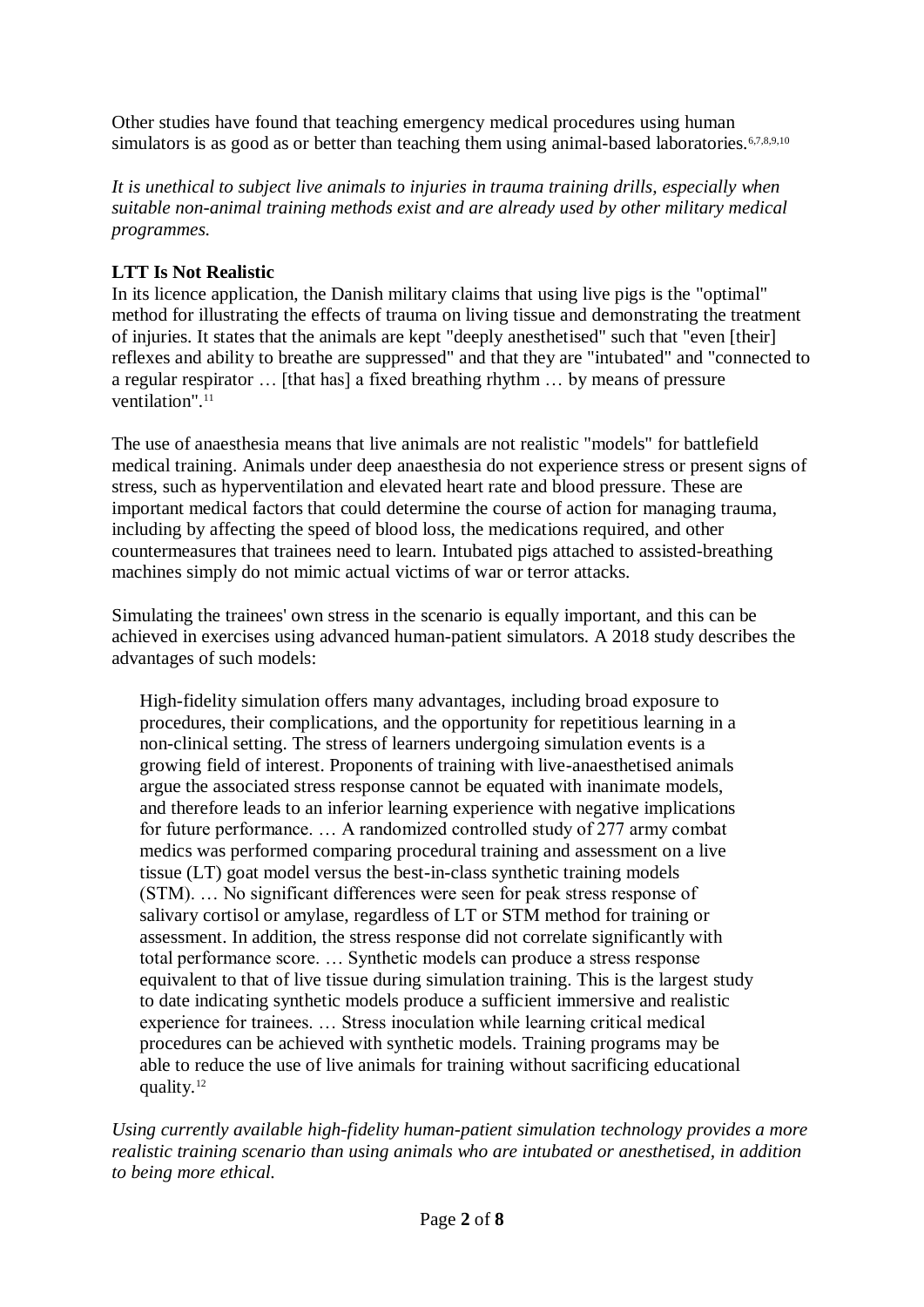## **Non-Animal Training Methods Are Widely Available and Validated**

In its licence application, the Danish military claims that battlefield trauma training "requires a complex simulation model that has not yet been developed in artificial form" and that "it is not expected that a complete replacement with non-experimental animal simulation models will be developed within five years".<sup>13</sup>

This is inaccurate, since the medical literature confirms the efficacy of human-simulation technology that is currently commercially available. For example, there are numerous humanpatient simulators – such as Simulab Corporation's TraumaMan,<sup>14</sup> Strategic Operations' Cut Suit,<sup>15</sup> CAE Healthcare's Caesar,<sup>16</sup> TraumaFX's Multiple Amputation Trauma Trainer,<sup>17</sup> Laerdal Medical's range of lifelike military-focused manikins,<sup>18</sup> the U.S. Department of Defense-funded Advanced Modular Manikin,<sup>19</sup> SynDaver's virtual patient simulation systems (VPSS) and whole body patient simulators (WBPS), $^{20}$  and many more – that faithfully replicate human anatomy and physiology and can replace live-animal trauma exercises in full. Please see Appendix A for a description of these and other non-animal models, with studies supporting their efficacy.

*Will you please confirm whether each of the non-animal models described in Appendix A has been individually evaluated for the purposes of processing this licence application, when these evaluations were conducted and by whom, and what was the result of each one? Given that these non-animal methods have been used successfully in many other trauma training programmes, it would appear that one or a combination of these approaches should meet the needs of the Danish military.*

## **EU and Danish Law Prohibits Animal Use for LTT**

Article 4, Section 1, of Directive 2010/63/EU states, "Member States shall ensure that, wherever possible, a scientifically satisfactory method or testing strategy, not entailing the use of live animals, shall be used instead of a procedure." <sup>21</sup> A similar legal standard is established in Chapter 2, Section 6, Paragraph 3 of Denmark's Animal Experiments Act, which states, "Animals shall not be used in procedures, for which the use of cell, tissue, or organ cultures *or other methods* is likely to be equally appropriate" [*emphasis added*].<sup>22</sup>

Furthermore, there is legal precedent in European courts for the rejection of this type of animal use. For instance, in 2012, a panel of independent medical experts convened by a German court determined that using animals for trauma training cannot be justified, because superior, non-animal methods, such as human simulators, are available. According to a military news report, "Judges in the city of Gera said they agreed with doctors who testified there were other ways to improve competence. The company [that was seeking permission to use animals for LTT] then withdrew its case and no verdict was issued."<sup>23</sup>

## **Other Countries Conduct Trauma Training Without Using LTT**

In 2017, the US Defense Health Agency criticised the use of animals in military trauma drills for being "outdated and cost-prohibitive"<sup>24</sup> and "not anatomically accurate".<sup>25</sup> In 2017, US Coast Guard Commandant Admiral Paul Zukunft told the US Congress that the use of animals for military trauma training is "abhorrent" and that the Coast Guard will move to a simulation training model, stating that "[F]or us it will be the right thing to do to prepare our Coast Guard members who may be deployed to theaters where they may encounter traumatic injuries". <sup>26</sup> As such, the Coast Guard became the first branch of the US military to end the use of animals for trauma training altogether.<sup>27</sup>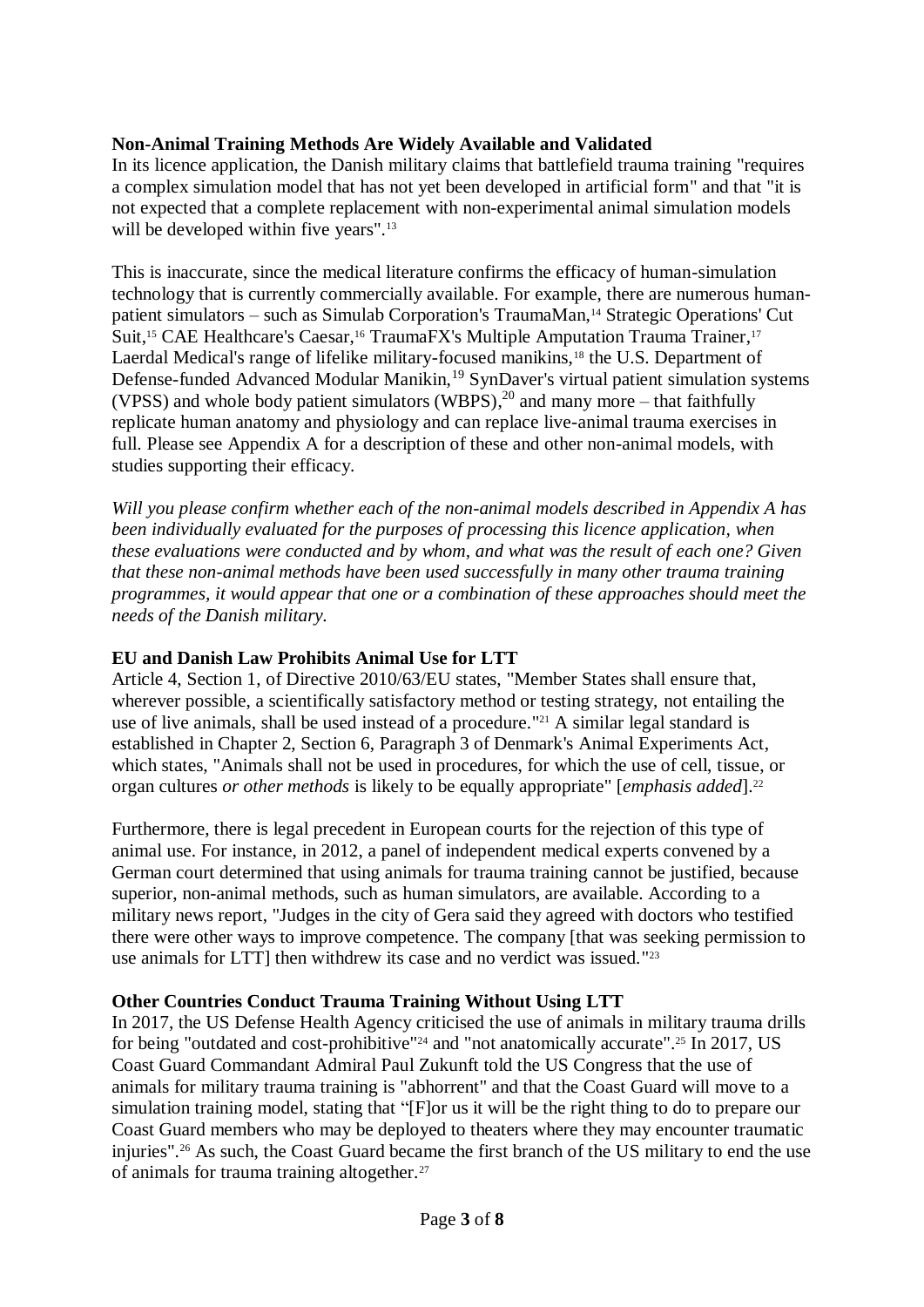## **Conclusion**

Now is the time to end the use of animals in Denmark's military trauma training and focus instead on superior human-simulation technology. Such a move would bring the Danish military in line with growing medical consensus and the best practices of the nearly threequarters of fellow NATO nations that do not use animals for military medical training.<sup>28</sup>

You can contact me at [MimiB@peta.org.uk.](mailto:MimiB@peta.org.uk) Thank you for your consideration of our request. We look forward to your response.

Yours sincerely,

winklers.

Mimi Bekhechi Director of International Programmes PETA Foundation

#### **Enclosure**

Appendix A: Studies Supporting Non-Animal Trauma Training Methods

<sup>1</sup>Animal Experiments Inspectorate, Ministry of Environment and Food. Militær traumatologi. Licence number 2019-15-0201-00174. 2019.

[https://dyreforsoegstilsynet.fvst.dk/PublishedApprovals/Pages/default.aspx#/detail/ab50f0d2-60ec-4b1a-aae8-](https://dyreforsoegstilsynet.fvst.dk/PublishedApprovals/Pages/default.aspx#/detail/ab50f0d2-60ec-4b1a-aae8-5d74b21db3d2) [5d74b21db3d2.](https://dyreforsoegstilsynet.fvst.dk/PublishedApprovals/Pages/default.aspx#/detail/ab50f0d2-60ec-4b1a-aae8-5d74b21db3d2)

2 *Ibid*.

1

<sup>3</sup>Hughes C. Exclusive: Pigs strung up and shot to train British Army medics in treating gunshot wounds. *Daily Mirror*. 18 February 2014. [https://www.mirror.co.uk/news/uk-news/pigs-strung-up-shot-train-3157055.](https://www.mirror.co.uk/news/uk-news/pigs-strung-up-shot-train-3157055)

<sup>4</sup>Rubeis G, Steger F. Is live-tissue training ethically justified? An evidence-based ethical analysis. *Altern Lab Anim*. 2018;46(2):65-71. [https://www.ncbi.nlm.nih.gov/pubmed/29856644.](https://www.ncbi.nlm.nih.gov/pubmed/29856644)

<sup>5</sup>Silverplats K, Jonsson A, Lundberg L. A hybrid simulator model for the control of catastrophic external junctional haemorrhage in the military environment. *Adv Simul*. 2016;1:5.

[http://advancesinsimulation.biomedcentral.com/articles/10.1186/s41077-016-0008-z.](http://advancesinsimulation.biomedcentral.com/articles/10.1186/s41077-016-0008-z)

 $\overline{6}$ Ali J, Sorvari A, Pandya A. Teaching emergency surgical skills for trauma resuscitation – mechanical simulator versus animal model. *ISRN Emergency Medicine*. 2012;2012. [http://www.hindawi.com/isrn/em/2012/259864/.](http://www.hindawi.com/isrn/em/2012/259864/)

7Sergeev I, Lipsky AM, Ganor O, *et al*. Training modalities and self-confidence building in performance of lifesaving procedures. *Mil Med*. 2012;177(8):901-906.

 $8Bowyer CM$ , Liu AV, Bonar JP. Validation of SimPL – a simulator for diagnostic peritoneal lavage training. *Stud Health Technol Inform*. 2005;111:64-67.

<sup>9</sup>Sweet R. Comparing live animal and simulator alternatives for training and assessing hemorrhage and airway procedures in a tactical field situation [presentation]. Fort Lauderdale, Florida: Military Health System Research Symposium, 2014.

 $10$ Savage E. A comparison of two medical training modalities for CAF medical technicians: Live tissue training and high fidelity patient simulator [presentation]. Fort Lauderdale, Florida: Military Health System Research Symposium, 2014.

<sup>11</sup>Animal Experiments Inspectorate.

 $12$ Keller J, Hart D, Rule G, Bonnett T, Sweet R. The physiologic stress response of learners during critical care procedures: Live tissue vs synthetic models. *CHEST*. 2018;154(4):229A.

[https://journal.chestnet.org/article/S0012-3692\(18\)31402-8/fulltext](https://journal.chestnet.org/article/S0012-3692(18)31402-8/fulltext)

<sup>13</sup>Animal Experiments Inspectorate.

<sup>14</sup>Simulab Corporation. TraumaMan Surgical Simulator.

[http://www.simulab.com/product/surgery/open/traumaman-system.](http://www.simulab.com/product/surgery/open/traumaman-system)

15Strategic Operations. Surgical Cut Suit[. https://www.strategic-operations.com/Surgical-Cut-Suit-p/cs](https://www.strategic-operations.com/Surgical-Cut-Suit-p/cs-surg.htm)[surg.htm.](https://www.strategic-operations.com/Surgical-Cut-Suit-p/cs-surg.htm) 

<sup>16</sup>CAE Healthcare. CAE Caesar. [https://caehealthcare.com/patient-simulation/caesar/.](https://caehealthcare.com/patient-simulation/caesar/)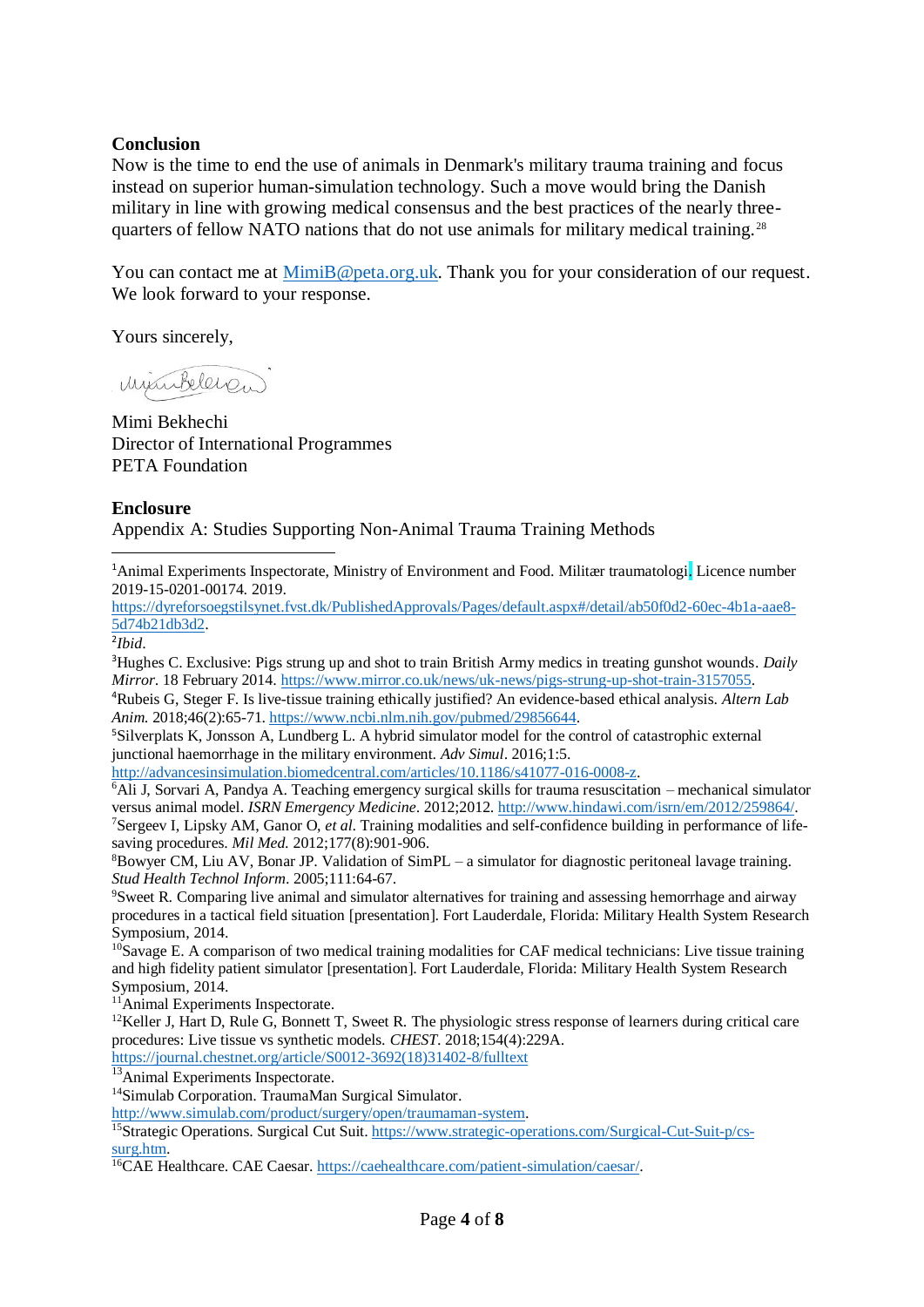**.** <sup>17</sup>Trauma F/X. Multiple Amputation Trauma Trainer (MATT). [https://www.traumafx.net/multiple-amputation](https://www.traumafx.net/multiple-amputation-trauma-trainer-matt/)[trauma-trainer-matt/.](https://www.traumafx.net/multiple-amputation-trauma-trainer-matt/)

<sup>19</sup> Advanced Modular Manikin.<https://www.advancedmodularmanikin.com/>

<sup>20</sup> SynDaver. SynDaver selected as an awardee for \$186 million government contract.

<https://syndaver.com/2018/01/15/syndaver-selected-as-an-awardee-for-186-million-government-contract/> <sup>21</sup>Directive 2010/63/EU of the European Parliament and of the Council of 22 September 2010 on the Protection

of Animals Used for Scientific Purposes. *Official Journal of the European Union*. L 276/33-79[. http://eur](http://eur-lex.europa.eu/LexUriServ/LexUriServ.do?uri=OJ:L:2010:276:0033:0079:EN:PDF)[lex.europa.eu/LexUriServ/LexUriServ.do?uri=OJ:L:2010:276:0033:0079:EN:PDF.](http://eur-lex.europa.eu/LexUriServ/LexUriServ.do?uri=OJ:L:2010:276:0033:0079:EN:PDF)

<sup>22</sup> Animal Experiments Act. Executive Order No 474 of 15 May 2014.

[https://www.retsinformation.dk/forms/r0710.aspx?id=162938.](https://www.retsinformation.dk/forms/r0710.aspx?id=162938)

<sup>23</sup>Piggin J-B, Schneider C. Germany halts plan to shoot live pigs for paramedic training. *Stars and Stripes*. 2 October 2012[. http://www.stripes.com/news/europe/germany-halts-plan-to-shoot-live-pigs-for-paramedic](http://www.stripes.com/news/europe/germany-halts-plan-to-shoot-live-pigs-for-paramedic-training-1.191572)[training-1.191572.](http://www.stripes.com/news/europe/germany-halts-plan-to-shoot-live-pigs-for-paramedic-training-1.191572)

<sup>24</sup>US Defense Health Agency. 2016 stakeholder report. [https://health.mil/Reference-](https://health.mil/Reference-Center/Reports/2017/06/08/Defense-Health-Agency-2016-Stakeholder-Report)[Center/Reports/2017/06/08/Defense-Health-Agency-2016-Stakeholder-Report.](https://health.mil/Reference-Center/Reports/2017/06/08/Defense-Health-Agency-2016-Stakeholder-Report)

 $^{25}$ US Defense Health Agency. Defense Health Agency (DHA) SBIR/STTR programs. 16 May 2017. [https://www.sbir.gov/sites/default/files/Master%20Health%20Technologies.National%20SBIR.pptx.](https://www.sbir.gov/sites/default/files/Master%20Health%20Technologies.National%20SBIR.pptx)

 $^{26}$ Seck HH. Ending "abhorrent" live tissue training was right: Coast Guard. Military.com. 18 May 2017. [http://www.military.com/daily-news/2017/05/18/ending-abhorrent-live-tissue-training-was-right-coast](http://www.military.com/daily-news/2017/05/18/ending-abhorrent-live-tissue-training-was-right-coast-guard.html)[guard.html.](http://www.military.com/daily-news/2017/05/18/ending-abhorrent-live-tissue-training-was-right-coast-guard.html)

 $^{27}$ Seck HH. Coast Guard puts permanent end to wounding animals for training. Military.com. 20 March 2018. [https://www.military.com/daily-news/2018/03/20/coast-guard-puts-permanent-end-wounding-animals](https://www.military.com/daily-news/2018/03/20/coast-guard-puts-permanent-end-wounding-animals-training.html)[training.html.](https://www.military.com/daily-news/2018/03/20/coast-guard-puts-permanent-end-wounding-animals-training.html)

 $\frac{28}{9}$ Gala SG, Goodman JR, Murphy MP, Balsam MJ. Use of animals by NATO countries in military medical training exercises: An international survey. *Mil Med*. 2012;177(8):907-910.

<sup>18</sup>Laerdal Medical. Military Training Solutions[. http://www.laerdal.com/us/military.](http://www.laerdal.com/us/military)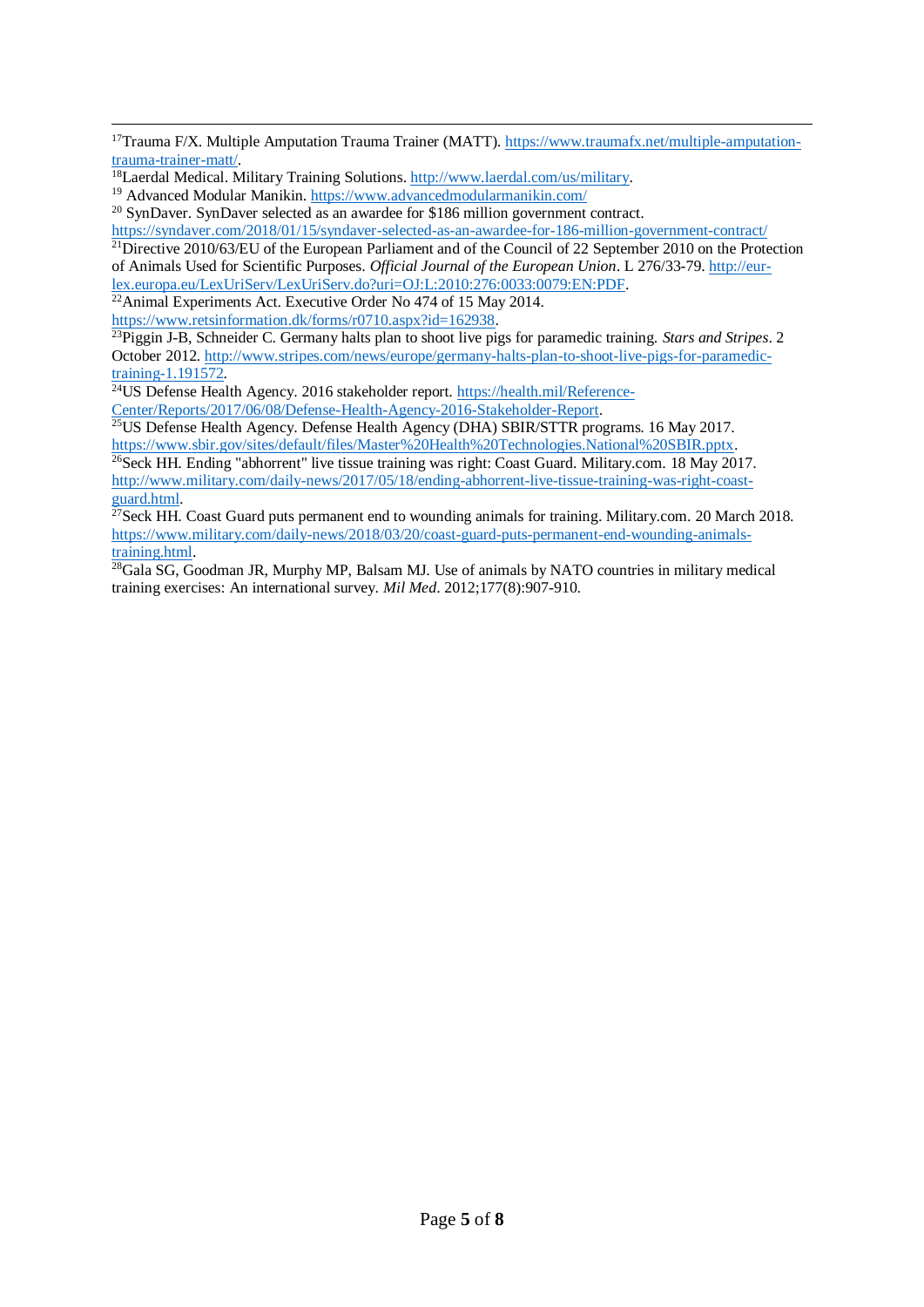# **Appendix A: Studies Supporting Non-Animal Trauma Training Methods**

Numerous studies validate the use of various non-animal trauma training methods, including the Human Worn Partial Task Surgical Simulator ("Cut Suit"), high-fidelity human-cadaver models, and advanced human-patient simulators:

## **Human Worn Partial Task Surgical Simulator ('Cut Suit')**

- According to a 2015 review article, "The Human Worn Partial Task Surgical Simulator (Cut Suit) is a realistic surgical training tool that allows for the simulated performance of actual surgical procedures. In addition to perfused extremities, the Cut Suit also has perfused internal organs that may be accessed through the abdominal wall and can be incised to bleed and repaired or excised to control hemorrhage. The Cut Suit is regularly being upgraded and in the near future will be equipped with specific in-line flow sensors that will permit an accurate calculation of simulated blood loss during different procedures and situations and with different surgeons." 29
- A 2017 study stated, "Remote damage control resuscitation (RDCR) endeavours to rescue the most catastrophically injured, but has not focused on prehospital surgical torso hemorrhage control (HC). … A surgical simulator was customized with high-fidelity intraperitoneal anatomy, a "blood" pump and flowmeter. A standardized HC task was to explore the simulator, identify "bleeding" from a previously unknown liver injury perfused at 80 mm Hg, and pack to gain hemostasis. Ten surgeons performed RDCR laparotomies onboard a research aircraft, first in 1g followed by 0g. The standardized laparotomy was sectioned into 20-second segments to conduct and facilitate parabolic flight comparisons, with "blood" pumped only during these time segments. A maximum of 12 segments permitted for each laparotomy. … Performing laparotomies with packing of a simulated torso hemorrhage in a high-fidelity surgical simulator was feasible onboard a research aircraft in both normal and weightless conditions."<sup>30</sup>

## **High-Fidelity Human-Cadaver Models**

- The website of the Major Incident Surgical and Trauma Teams (MISTT) Trauma Course held at Queen Elizabeth Hospital Birmingham in the UK, which is supported by the UK National Health Service, states, "Delegates will benefit from a three day simulation/cadaveric course, focusing on damage control of all cavities and extremities in Trauma, together with two days of discussion, lively debate and case studies."<sup>31</sup> In private communication with the PETA Foundation, the organiser of the MISTT Trauma Course confirmed that it "do[es] not use any cadaveric or anaesthetised models, tissue or other samples derived from animals" and that it is "using silicone anatomical models such as supplied by TraumaSimU Ltd", which is the surgical anatomical model (SAM).<sup>32</sup> Regarding the SAM model, Surgeon Vice Admiral Alasdair Walker (former surgeon general of the UK Defence Medical Services) and his colleagues in the Royal Army Medical Corps and the Royal Navy stated in a 2016 study, "During damage-control surgery using the SAM, the materials and anatomical details have simulated human blast injury with fidelity that may be superior to cadaveric and animal models."<sup>33</sup>
- A 2018 study from the US Navy Trauma Training Center stated, "[O]ur military trauma training site now utilizes a novel ventilated and pressurized cadaver model for training and evaluation of forward surgical teams (FST). FSTs attend a 4-day damage control course including didactics and cadaveric dissection focused on trauma exposures, damage control vascular and orthopedic procedures. A capstone half-day simulation pairs the perfused cadaver model with conventional simulation to involve the entire surgical team in four sequential surgical scenarios that involve the chest, abdomen, and extremities, as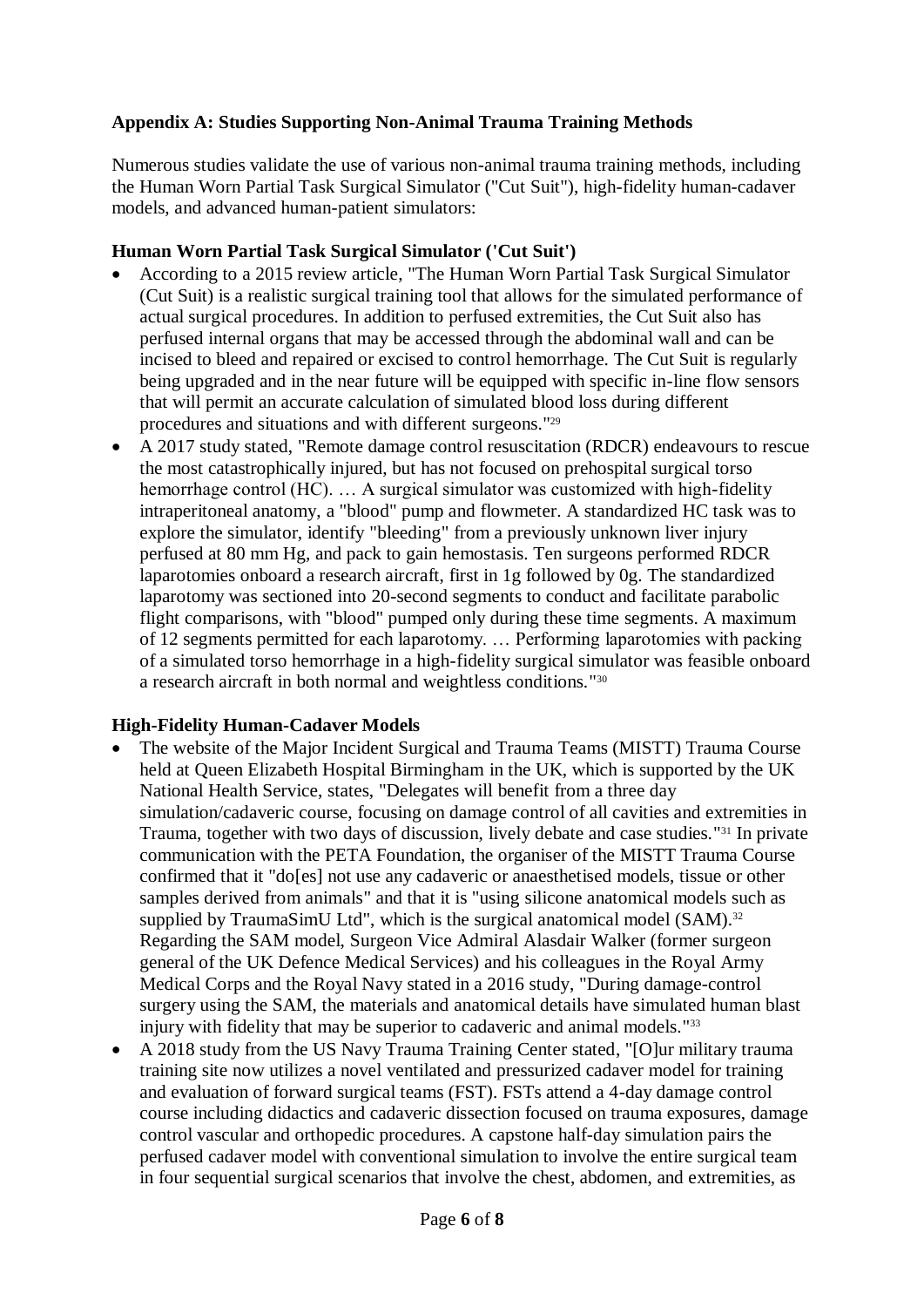well as airway management and resuscitation. Initial evaluations support the use of this novel perfused cadaver model for the training and evaluation of military FSTs. Preliminary data highlights the utility for open vascular, thoracic and other high acuity/low volume procedures critical to combat casualty care." 34

## **Advanced Human-Patient Simulators**

- A study published in 2014 by a US Air Force team in the journal *Military Medicine* compared the self-efficacy reported by military trainees taught emergency procedures on human simulators versus those taught using live animals and found equivalent results in each group, concluding that "if the goal for trainers is to produce individuals with high self-efficacy, artificial simulation is an adequate modality compared with the historical standard of live animal models". <sup>35</sup> The lead author published a letter in the same journal stating, "We have entered into an age where artificial simulator models are at least equivalent to, if not superior to, animal models. …. [T]he military should make the move away from all animal simulation when effective equivalent artificial simulators exist for a specific task. For emergency procedures, this day has arrived."<sup>36</sup>
- A 2015 study found that a human-patient simulator is as effective as animal use during LTT in teaching trauma injury management to military medical technicians, and the researchers "found no difference in performance between medics trained on simulators versus live tissue models". 37
- A 2015 abstract by members of one of the research teams that are part of the US Combat Casualty Training Consortium described how they had developed a multi-trauma humanpatient simulator: "We assembled a 'Frank N. Stein' model representing the best of commercially available simulation. … For Airway, the SimMan 3G head/neck was selected as the nasopharyngeal airway and cricothyrotomy model. For chest tube and needle decompression, the Strategic Operations Cut Suit was selected. For hemorrhage, the KGS MATT was chosen as the only model that contained both junctional and amputation wounds with animatronics. An actor was trained and a platform was created to allow the head and arms of the actor to wear the cut-suit above the platform, with the actor's torso and legs below the MATT legs on the platform. Frank was dressed appropriately and moulage was applied to face, wounds, and amputated stump. … The actor could be switched out for the SimMan head/neck/torso for airway interventions. … The emulation of a complex airway and hemorrhage patient was successful, providing a realistic full body simulation requiring placement of nasopharyngeal airway, chest seal, needle and tube thoracostomy, cricothyrotomy, tourniquet, amputation stump dressing, and junctional wound packing. … Over 1000 trainees have been trained or assessed with this model." 38

<sup>31</sup>The MISTT Trauma Course. [https://www.mistt.co.uk.](https://www.mistt.co.uk/)

**.** 

<sup>29</sup>Kirkpatrick AW, LaPorta A, Brien S, *et al*. Technical innovations that may facilitate real-time telementoring of damage control surgery in austere environments: A proof of concept comparative evaluation of the importance of surgical experience, telepresence, gravity and mentoring in the conduct of damage control laparotomies. *Can J Surg*. 2015;58(3 Suppl 3):S88–S90.

<sup>&</sup>lt;sup>30</sup>Kirkpatrick AW, McKee JL, Tien H, *et al.* Damage control surgery in weightlessness: A comparative study of simulated torso hemorrhage control comparing terrestrial and weightless conditions. *J Trauma Acute Care Surg*. 2016;82(2):392-399[. https://sghrp.ca/reports/open-report.php?id=165.](https://sghrp.ca/reports/open-report.php?id=165)

<sup>&</sup>lt;sup>32</sup>The MISTT Trauma Course. Private correspondence with the PETA Foundation. 16 October 2019.

<sup>&</sup>lt;sup>33</sup>Naumann DN, Bowley DM, Midwinter MJ, Walker A, Pallister I. High-fidelity simulation model of pelvic hemorrhagic trauma: The future for military surgical skills training? *Mil Med*. 2016;181(11):1407-1409. [https://www.ncbi.nlm.nih.gov/pubmed/27849473.](https://www.ncbi.nlm.nih.gov/pubmed/27849473)

<sup>&</sup>lt;sup>34</sup>Polk TM, Grabo DJ, Minneti M, Kearns MJ, Inaba K, Benjamin ER, Demetriades D. Initial report on a damage control surgery course for military forward surgical teams utilizing a novel perfused cadaver model for